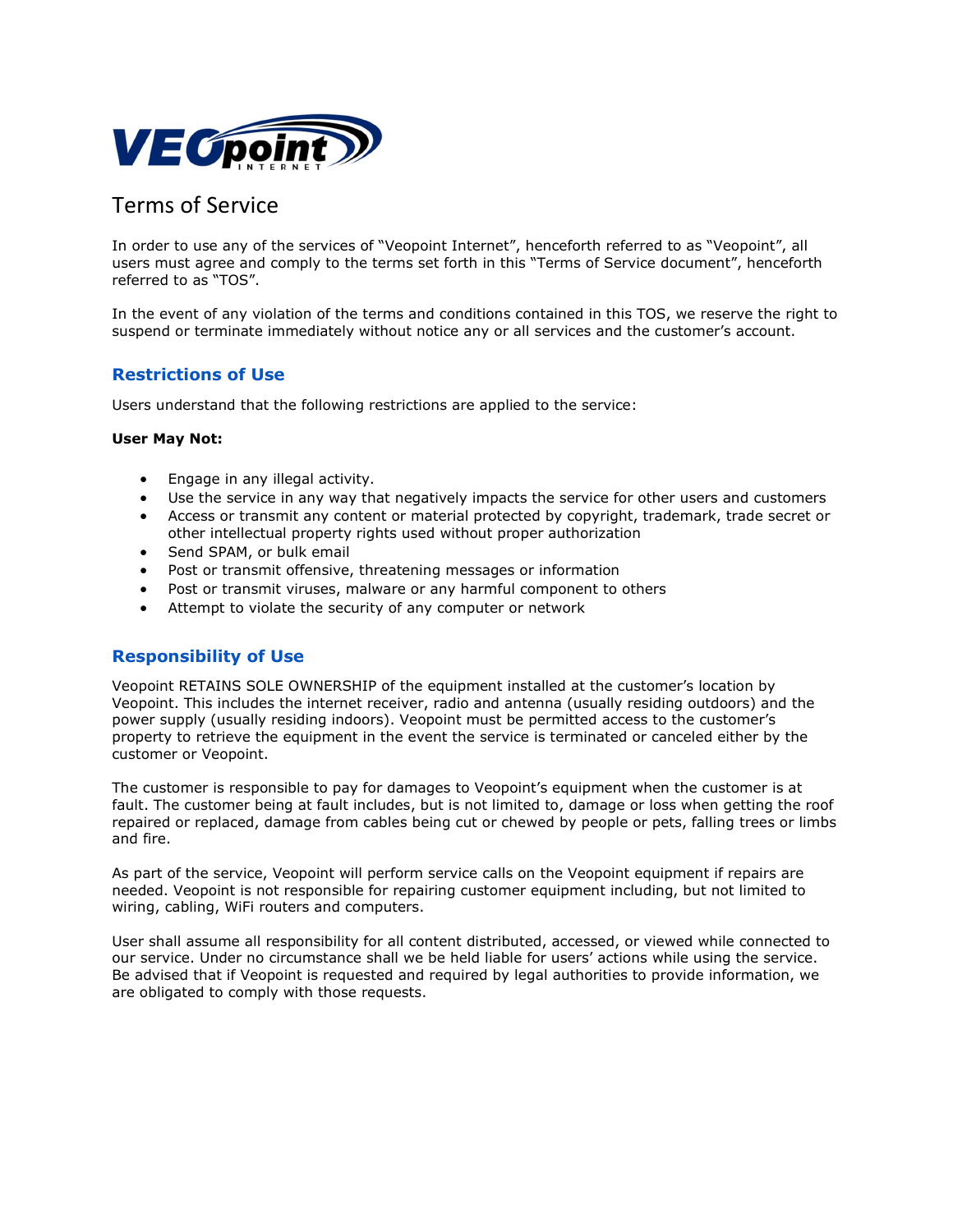### Right to Cancel

Veopoint does not require a contract and therefore customers can cancel the service for any reason. However any and all unpaid charges and account balances must be paid in full.

We reserve the right to cancel service for any reason without prior notice. In the event that a user's service is cancelled by us for a reason outside of this TOS, we will refund the user the unused portion of that month's service at the time of cancellation.

#### Warranty Disclaimer

No warranties are made regarding the service. We do not guarantee that the service will be uninterrupted or error free. We exercise no control whatsoever over the content of information that is passed through our system. The service is provided on an "as is" basis.

#### Limitation of Liability

Under no circumstances shall we, our agents, our providers, or employees be liable for any damages, which result in any way from user's use or inability to use the service or any part thereof. This includes, but is not limited to, all direct and indirect damages, special punitive or consequential damages that may result from disruptions, delays in the service, deletion of files, viruses, theft, or alteration of a user's computer.

#### System Backups

We do not and will not perform system backups on any user's E-mail account(s). We shall not be held responsible for any lost E-mail data, email attachments, or any E-mail message contents, regardless of the reasoning for data loss or system causes. Except as otherwise set forth herein, we will not provide historical data, to any party for any reason, regarding any system or Internet activity.

#### No Confidentiality

Information transmitted through us and through the Internet in general is not confidential. We cannot and shall not guarantee privacy or protection of any user.

#### Billing Policy

Veopoint requires customers to use our Auto Bill Pay System. Upon signup, customers are required to provide method of payment information by filling out an Auto Bill Pay form. Credit cards or bank drafts are accepted forms of payment. Each month our billing system will charge the method of payment and email to the customer an invoice marked paid.

It is the End Users responsibility to make sure that Veopoint always has the most up to date contact and billing information for their account.

All recurring transactions take place on the same day every month. If payment is declined, attempts will be made to correct the situation including, but not limited to, retrying the payment and/or contacting the customer.

If non-payment isn't resolved quickly, the service will be temporarily blocked and unusable. Only after the account balance is paid in full along with any returned check fees will the service be un-blocked and restored. And while Veopoint currently does not charge late fees or penalties, the customer is still being charged for the internet during the time it is blocked. If the service is terminated for nonpayment or for any other reason, Veopoint will collect payment for all outstanding account balances. Bill collection is used if payments aren't received.